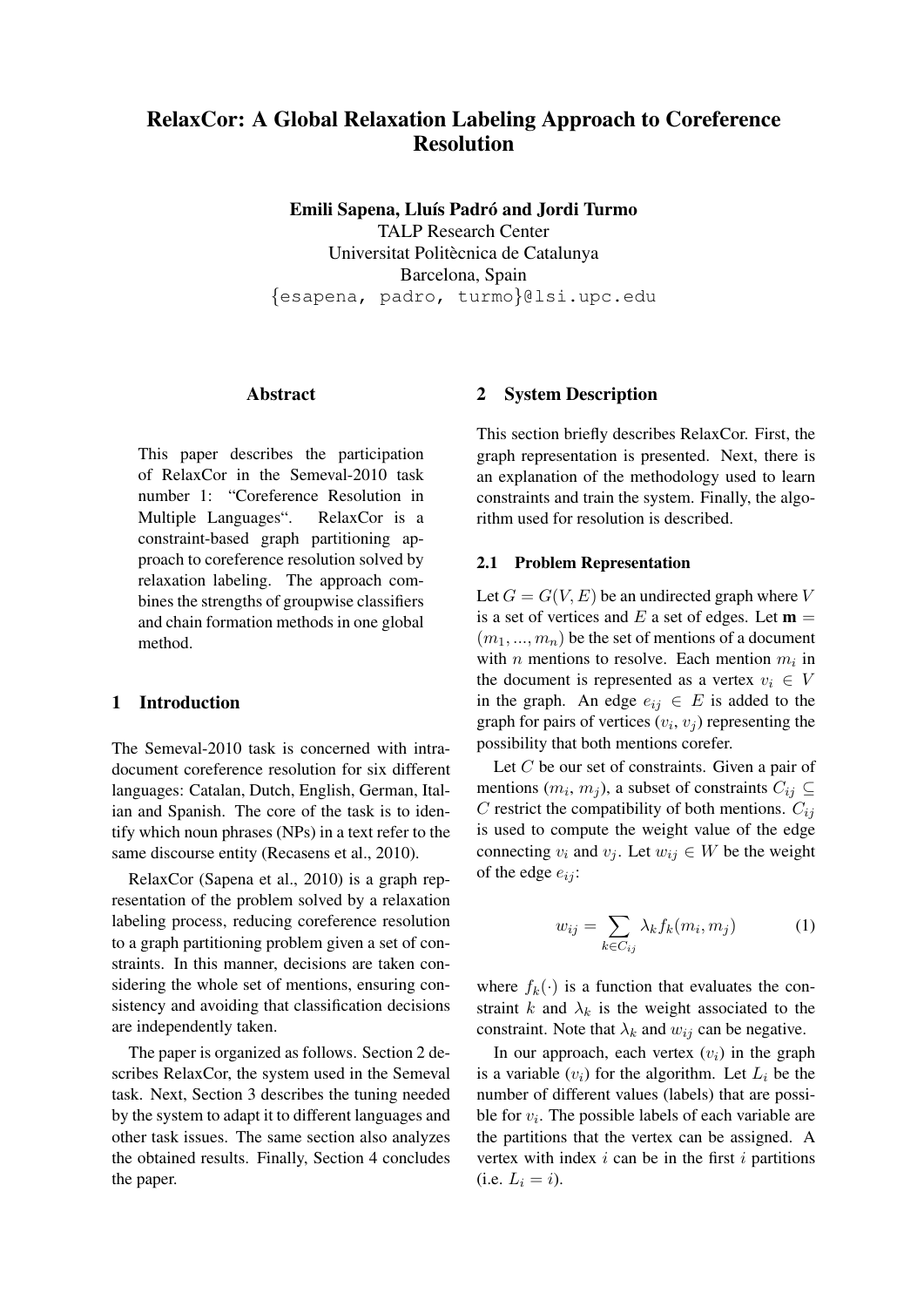| Distance and position:                                             |
|--------------------------------------------------------------------|
| DIST: Distance between $m_i$ and $m_j$ in sentences: number        |
| DIST_MEN: Distance between $m_i$ and $m_j$ in mentions: number     |
| APPOSITIVE: One mention is in apposition with the other: y,n       |
| I/J_IN_QUOTES: $m_{i/j}$ is in quotes or inside a NP or a sentence |
| in quotes: y,n                                                     |
| I/J_FIRST: $m_{i/j}$ is the first mention in the sentence: y,n     |
| Lexical:                                                           |
| I/J_DEF_NP: $m_{i/j}$ is a definitive NP: y,n                      |
| I/J_DEM_NP: $m_{i/j}$ is a demonstrative NP: y,n                   |
| I/J_INDEF_NP: $m_{i/j}$ is an indefinite NP: y,n                   |
| STR_MATCH: String matching of $m_i$ and $m_j$ : y,n                |
| PRO_STR: Both are pronouns and their strings match: y,n            |
| PN_STR: Both are proper names and their strings match: y,n         |
| NONPRO_STR: String matching like in Soon et al. (2001)             |
| and mentions are not pronouns: y,n                                 |
| HEAD_MATCH: String matching of NP heads: y,n                       |
| Morphological:                                                     |
| NUMBER: The number of both mentions match: y,n,u                   |
| GENDER: The gender of both mentions match: y,n,u                   |
| AGREEMENT: Gender and number of both                               |
| mentions match: y,n,u                                              |
| I/J_THIRD_PERSON: $m_{i/j}$ is 3rd person: y,n                     |
| PROPER_NAME: Both mentions are proper names: y,n,u                 |
| I/J_PERSON: $m_{i/j}$ is a person (pronoun or                      |
| proper name in a list): y,n                                        |
| ANIMACY: Animacy of both mentions match                            |
| (persons, objects): y,n                                            |
| I/J_REFLEXIVE: $m_{i/j}$ is a reflexive pronoun: y,n               |
| I/J_TYPE: $m_{i/j}$ is a pronoun (p), entity (e) or nominal (n)    |
| Syntactic:                                                         |
| NESTED: One mention is included in the other: y,n                  |
| MAXIMALNP: Both mentions have the same NP parent                   |
| or they are nested: y,n                                            |
| I/J_MAXIMALNP: $m_{i/j}$ is not included in any                    |
| other mention: y,n                                                 |
| I/J_EMBEDDED: $m_{i/j}$ is a noun and is not a maximal NP: y,n     |
| BINDING: Conditions B and C of binding theory: y,n                 |
| Semantic:                                                          |
| SEMCLASS: Semantic class of both mentions match: y,n,u             |
| (the same as $(Soon et al., 2001)$ )                               |
| ALIAS: One mention is an alias of the other: y,n,u                 |
| (only entities, else unknown)                                      |
| I/J_SRL_ARG: Semantic role of $m_{i/j}$ : N,0,1,2,3,4,M,L          |
| SRL_SAMEVERB: Both mentions have a semantic role                   |
| for the same verb: y,n                                             |
|                                                                    |

Figure 1: Feature functions used.

### 2.2 Training Process

Each pair of mentions  $(m_i, m_j)$  in a training document is evaluated by the set of feature functions shown in Figure 1. The values returned by these functions form a positive example when the pair of mentions corefer, and a negative one otherwise. Three specialized models are constructed depending on the type of anaphor mention  $(m_i)$  of the pair: pronoun, named entity or nominal.

A decision tree is generated for each specialized model and a set of rules is extracted with C4.5 rule-learning algorithm (Quinlan, 1993). These rules are our set of constraints. The C4.5rules algorithm generates a set of rules for each path from the learned tree. It then checks if the rules can be generalized by dropping conditions.

Given the training corpus, the weight of a constraint  $C_k$  is related with the number of examples where the constraint applies  $A_{C_k}$  and how many of them corefer  $C_{C_k}$ . We define  $\lambda_k$  as the weight of constraint  $C_k$  calculated as follows:  $\lambda_k = \frac{C_{C_k}}{A_C}$  $\frac{C_{C_k}}{A_{C_k}}$  —  $0.5$ 

### 2.3 Resolution Algorithm

Relaxation labeling (Relax) is a generic name for a family of iterative algorithms which perform function optimization, based on local information (Hummel and Zucker, 1987). The algorithm solves our weighted constraint satisfaction problem dealing with the edge weights. In this manner, each vertex is assigned to a partition satisfying as many constraints as possible. To do that, the algorithm assigns a probability for each possible label of each variable. Let  $\mathbf{H} = (\mathbf{h}^1, \mathbf{h}^2, \dots, \mathbf{h}^n)$  be the weighted labeling to optimize, where each  $h^{i}$ is a vector containing the probability distribution of  $v_i$ , that is:  $\mathbf{h}^i = (h_1^i, h_2^i, \dots, h_{L_i}^i)$ . Given that the resolution process is iterative, the probability for label *l* of variable  $v_i$  at time step *t* is  $h_l^i(t)$ , or simply  $h_l^i$  when the time step is not relevant.

| Initialize:                                                                                       |
|---------------------------------------------------------------------------------------------------|
| $H := H_0$ .                                                                                      |
|                                                                                                   |
| Main loop:                                                                                        |
| repeat                                                                                            |
| <b>For</b> each variable $v_i$                                                                    |
| For each possible label l for $v_i$                                                               |
| $S_{il} = \sum_{j \in A(v_i)} w_{ij} \times h_l^j$                                                |
| End for                                                                                           |
| For each possible label l for $v_i$                                                               |
| $h_l^i(t+1) = \frac{h_l^i(t) \times (1 + S_{il})}{\sum_{k=1}^{L_i} h_k^i(t) \times (1 + S_{ik})}$ |
| End for                                                                                           |
| End for                                                                                           |
| Until no more significant changes                                                                 |

Figure 2: Relaxation labeling algorithm

The support for a pair variable-label  $(S_{il})$  expresses how compatible is the assignment of label  $l$  to variable  $v_i$  taking into account the labels of adjacent variables and the edge weights. The support is defined as the sum of the edge weights that relate variable  $v_i$  with each adjacent variable  $v_j$  multiplied by the weight for the same label  $l$  of variable  $v_j$ :  $S_{il} = \sum_{j \in A(v_i)} w_{ij} \times h_i^j$  where  $w_{ij}$  is the edge weight obtained in Equation 1 and vertex  $v_i$  has  $|A(v_i)|$  adjacent vertices. In our version of the algorithm for coreference resolution  $A(v_i)$  is the list of adjacent vertices of  $v_i$  but only considering the ones with an index  $k < i$ .

The aim of the algorithm is to find a weighted labeling such that global consistency is maximized. Maximizing global consistency is defined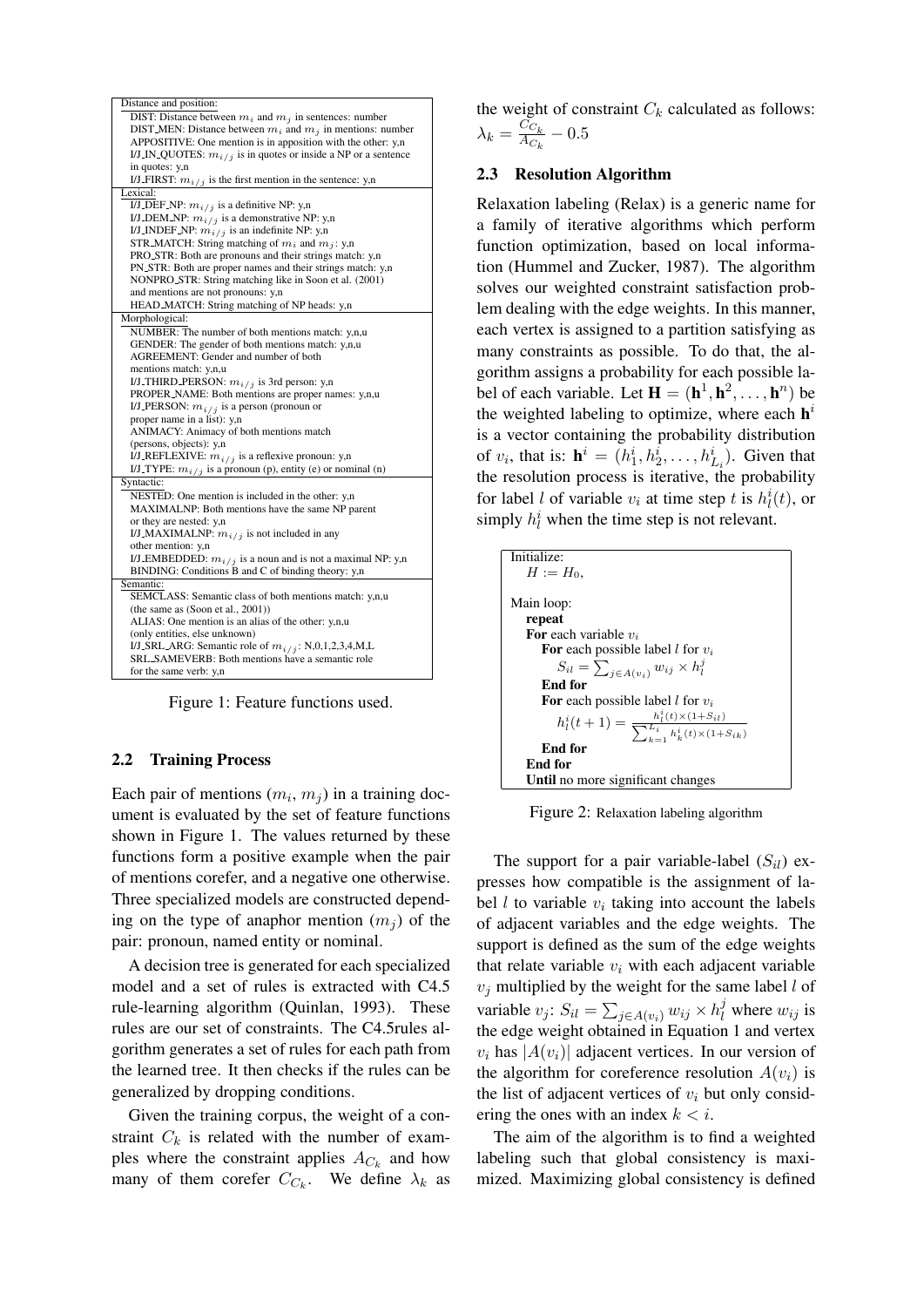

Figure 3: Representation of Relax. The vertices representing mentions are connected by weighted edges  $e_{ij}$ . Each vertex has a vector  $h^i$  of probabilities to belong to different partitions. The figure shows  $h^2$ ,  $h^3$  and  $h^4$ .

as maximizing the average support for each variable. The final partitioning is directly obtained from the weighted labeling H assigning to each variable the label with maximum probability.

The pseudo-code of the relaxation algorithm can be found in Figure 2. The process updates the weights of the labels in each step until convergence, i.e. when no more significant changes are done in an iteration. Finally, the assigned label for a variable is the one with the highest weight. Figure 3 shows an example of the process.

# 3 Semeval task participation

RelaxCor have participated in the Semeval task for English, Catalan and Spanish. The system does not detect the mentions of the text by itself. Thus, the participation has been restricted to the goldstandard evaluation, which includes the manual annotated information and also provides the mention boundaries.

All the knowledge required by the feature functions (Figure 1) is obtained from the annotations of the corpora and no external resources have been used, with the exception of WordNet (Miller, 1995) for English. In this case, the system has been run two times for English: Englishopen, using WordNet, and English-closed, without WordNet.

### 3.1 Language and format adaptation

The whole methodology of RelaxCor including the resolution algorithm and the training process is totally independent of the language of the document. The only parts that need few adjustments are the preprocess and the set of feature functions. In most cases, the modifications in the feature functions are just for the different format of the data for different languages rather than for specific language issues. Moreover, given that the task includes many information about the mentions of the documents such as part of speech, syntactic dependency, head and semantic role, no preprocess has been needed.

One of the problems we have found adapting the system to the task corpora was the large amount of available data. As described in Section 2.2, the training process generates a feature vector for each pair of mentions into a document for all the documents of the training data set. However, the great number of training documents and their length overwhelmed the software that learns the constraints. In order to reduce the amount of pair examples, we run a clustering process to reduce the number of negative examples using the positive examples as the centroids. Note that negative examples are near 94% of the training examples, and many of them are repeated. For each positive example (a corefering pair of mentions), only the negative examples with distance less than a threshold  $d$  are included in the final training data. The distance is computed as the number of different values inside the feature vector. After some experiments over development data, the value of  $d$  was assigned to 3. Thus, the negative examples were discarded when they have more than three features different than any positive example.

Our results for the development data set are shown in Table 1.

### 3.2 Results analysis

Results of RelaxCor for the test data set are shown in Table 2. One of the characteristics of the system is that the resolution process always takes into account the whole set of mentions and avoids any possible pair-linkage contradiction as well as forces transitivity. Therefore, the system favors the precision, which results on high scores with metrics CEAF and  $B<sup>3</sup>$ . However, the system is penalized with the metrics based on pair-linkage, specially with MUC. Although RelaxCor has the highest precision scores even for MUC, the recall is low enough to finally obtain low scores for  $F_1$ .

Regarding the test scores of the task comparing with the other participants (Recasens et al., 2010), RelaxCor obtains the best performances for Cata-